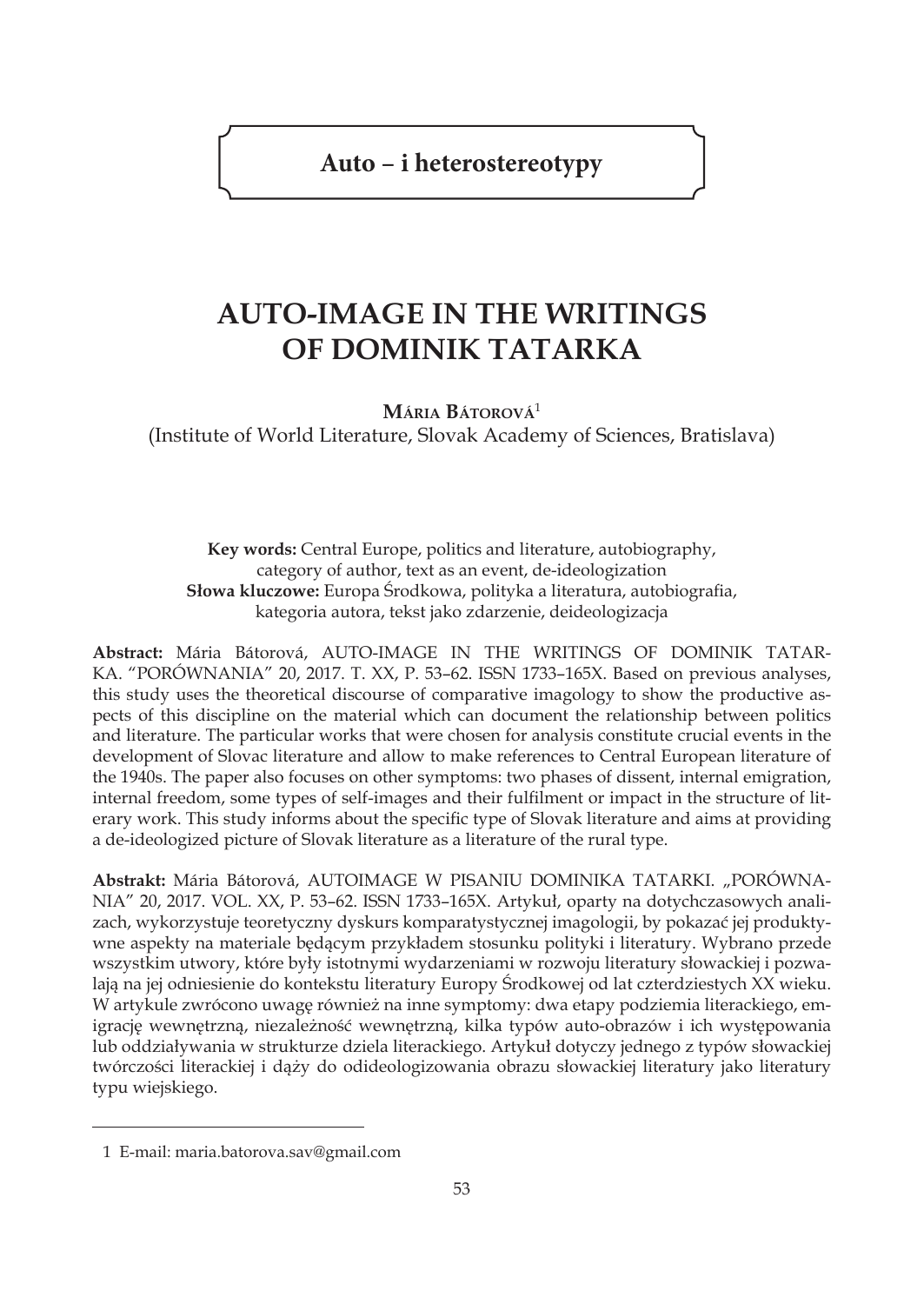## **Autobiographical writing as a symptom of modernity<sup>2</sup>**

In this study, by focusing on the writings of one great Slovak writer, the so called "syuzhet poet", I would like to show how strong the auto-imagination in modern production can be, and how strongly emotionally, personally and individualistically the writer can be involved, and besides that, or thanks to that, how it affects others, or at the same time – the whole society.

The study of concern will be the writings of Dominik Tatarka, both belletrist and essayistic, which covered almost the whole 20th century.<sup>3</sup> I assume that in the pamphlet – "To more sharply hate the enemy – to more passionately love the party" ("Prudšie *nenávidieť nepriateľa – vrúcnejšie milovať rodnú stranu")* the fact that the author was involved in judicial murders in the 50s due to his profession was gnawing at him so much from the inside that he became one of the first Slovak writers, after the death of Stalin in 1955, to publish in the journal *"Kultúrny život"* an extensive paper "*A Word to Contemporaries about Literature*" *("Slovo k súčasníkom o literature*") about the uniqueness of the literary output of every author.<sup>4</sup> One year later, in the same journal, Tatarka also published a novel – essay, *"The demon of conformism"* (*"Démon* 

<sup>2</sup> The question of a relationship between the artistic treatment of authors experienced as a symptom of modernity of art is one of the basic theoretical questions in the monograph about Dominik Tatarka, see: Bátorová, Mária: *Dominik Tatarka slovenský Don Quijote*. Bratislava: Veda, 2012 (English translation by Peter Lang 2015), but the author of this article is focused on this question in the long term, also see the connections when comparing Jozef Cíger Hronský with paintings of Edvard Munch. See: Žena ako hrozba, osud, vampír (A, Strindberg, E. Munch a J. C. Hronský), in: Bátorová, Mária*: J. C. Hronský a moderna. Mýtus a mytológia v literatúre*. Bratislava: Veda, 2000, p. 77 – 85, last published more broadly in the study: Bátorová, Mária: *"Intertextualität" in der Moderne, Malerei und Literatur (Tagebücher und Bilder von Edward Munch im Vergleich mit den Romanen von Jozef Cíger Hronský)*. Presented at the World Congress of the International Comparative Literature Association, Wien, 23th of July 2016.

<sup>3</sup> Dominik Tatarka (1913–1989) produced his first writings at the beginning of the 30s as a student, therefore he entered the Slovak interwar literature among the writers – authors of extensive novels with its fragmentation and existential vertone even before existentialism, as an intellectual movement, was official in France. As a student of the grammar school in Trenčín he lead the literary circle of Ľudovít Štúr. He studied in Prague and in Paris at Sorbonne. Debuting in 1942, in the period of the first Slovak republic, with the collection of novels – *V úzkosti hľadania ("In the Anguish of Searching")*, he was involved in the Slovak National Uprising, and because of that, after the war he automatically became a prominent person within the socialist establishment. He published his novel *"Panna Zázračnica" ("The Miraculous Maiden")* (1943) and the novel *"Pach" ("Smell")* (1943). He entered the Communist Party and left the Catholic Church. He published the realistic novel *"Farská republika" ("The Clerical Republic"* – another translation *"The Parish Republic")* (1948) and a few novels created with the use of the methods of socialistic realism. He was mostly struck from inside by the pamphlet which was written under the terror of propaganda, as well as an appeal he followed and led himself to be excommunicated from the Catholic Church. The pamphlet *"Prudšie nenávidieť nepriateľa – vrúcnejšie milovať rodnú stranu" ("To more sharply hate the enemy – to more passionately love the party")*, (Pravda 26. 11. 1952) was published together with other pamphlets of writers Ladislav Mňačko and Andrej Bagar.

<sup>4</sup> *Kultúrny život nr. 47*, 1955, p. 6–7.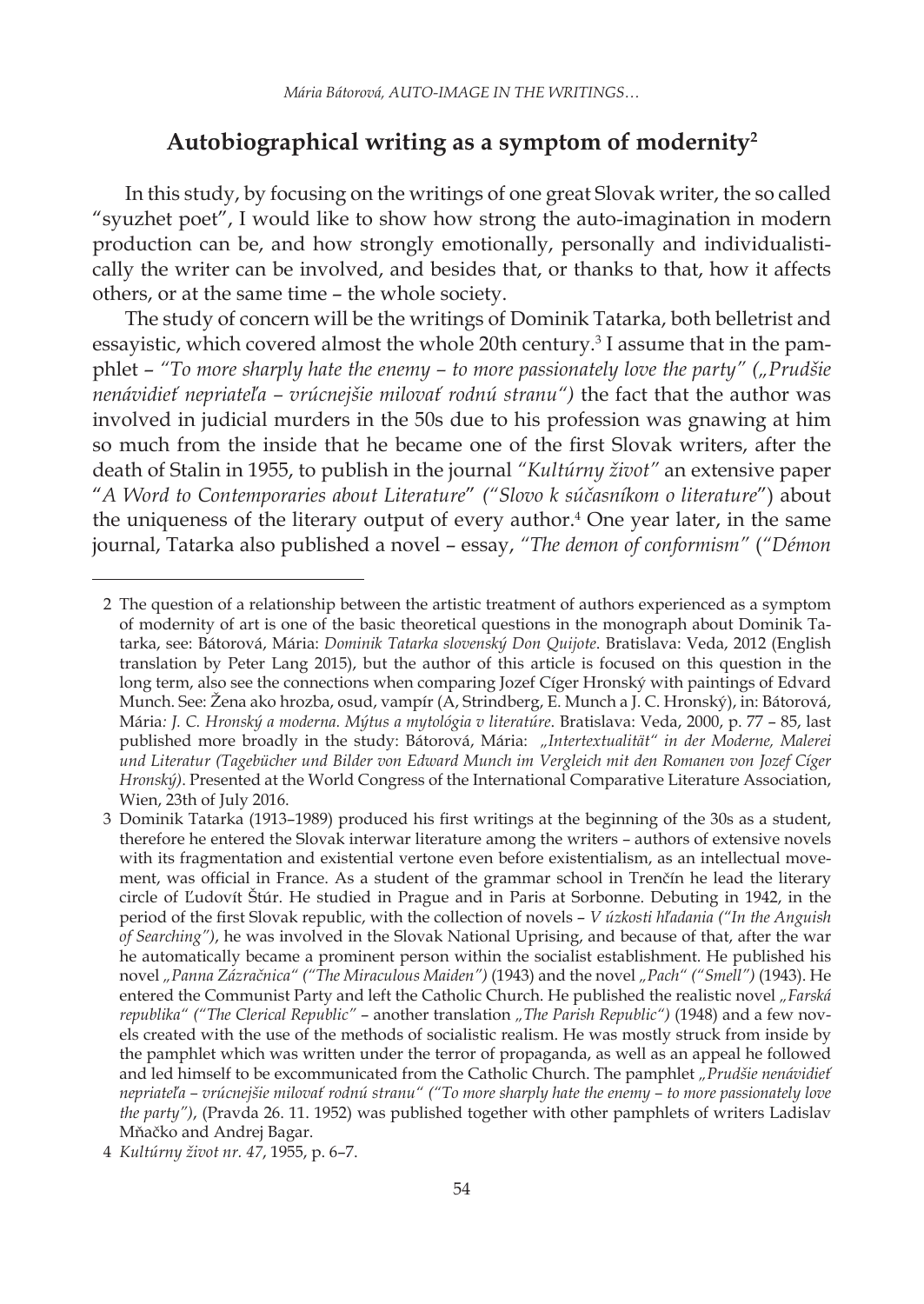*súhlasu")* in which he described the manipulation praxis of the ruling government of the one and only – communist party. The mental violence of the years of schematism is shown in the absurd example from the family sphere. Here, we also find the first self-portrait reflected in the character of the power hungry Boleráz:

My closest were not able to live with a traitor, who was clenching to his treachery like it was a principle. They were looking for and finally found another company; the company of people disabled like this or like that. How was it and how wasn´t, I don´t know, but they got into the public process with traitors, and were condemned. And me, in the name of my holy conviction and high principle, I asked for the most grievous punishment, I asked for the death penalty: for my wife, for my son. After this act, only a principle remained, only a horrible canon lingered: to depend and to conform. 5

Boleráz is the symbolic surname of the main protagonist. As its semantic basis, it has both the word for pain as well as a plant, which in the Slovak folk herbal medicine is used to denote a healing plant.

The *"Demon of Conformism"* exaggerated the caricature of the depraved, by the establishment enforced submission. That is why Tatarka was accepted in the 60s as a person engaged in the process of uncovering the mechanisms of power. With this essay, he was among the first critiques of the totalitarian practice in the Eastern Bloc. Czesław Miłosz published his *"La prise du Pouvoir"* (Uchopenie moci) in 1952 and in London in 1953 *"Zniewolony umysł"* (Zotročené vedomie – *"The Captive Mind")* was also published. Pavel Kohout was at this time writing his play "*Zářijové noci" – "September Nights"* (Praha, 1954**).** Transformations of socio-political praxis, covered by these authors, were typical for Central Europe.<sup>6</sup>

<sup>5</sup> Tatarka, D.: *Demon of Conformism*. Ed. Viera, Desanka and Oleg Tatarka (text from 1956). Edit. Milan Hamada, introduction Václav Havel (text from 1985). Bratislava: Archa, 1991. Manuscript excerpt (typescript) published from archive material, In: Bátorová, Mária: *Dominik Tatarka slovenský Don Quijote*. Veda 2012, p. 53 – 74, príloha č. 15, 15a, 15b.

<sup>6</sup> In the history of the 20th century there were a few concepts of Central Europe (CE). In *Mitteleuropa* by Friedrich Naumann (Georg Reimer: Berlin, 1915) CE was seen as Germany part of which was Austria and the surrounding states. Slavs were seen as a destructive element. Tomáš Garrigue Masaryk labelled CE in 1918 as small states between Germany and Russia. Milan Kundera wrote in 1984 in his essay "*The Tragedy of Central Europe*" that Russians stole CE from the West. Erhard Busek and Emil Brix in the book *Projekt Mitteleuropa* (Wien: Ueberreuter, 1986) saw the concept of the small state lying along the Danube, but also some Scandinavian states and states in the Balkans with Vienna as a centre. This concept was taken over by the Austrian writer Robert Menasse.

From the discourse about CE it is evident that it is a region with specific attributes which differentiate it from western and eastern states. One of the most essential is the fact that these states were in the history very often under the hegemony of great powers. It is though known from the history of every state of CE that each one was fighting for their own identity and autonomy in different periods (sometimes even at the same time). The institutions in the missing state structure were very often substituted by culture and literature. In CE, similar themes and motives were evident in culture and literature, dependent on the specific characteristics of the historical development. It is mostly what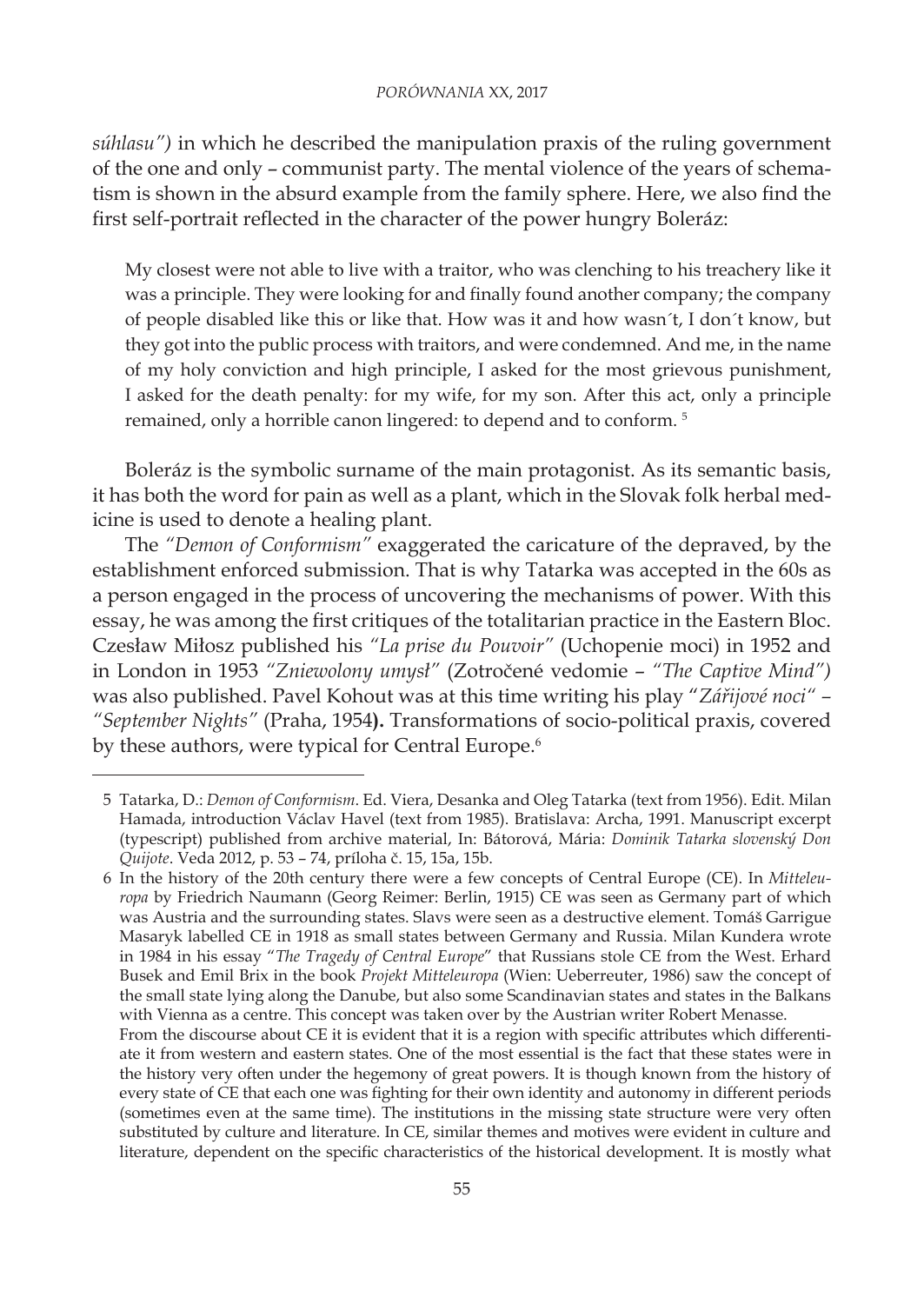An interesting example of autobiographical disunity is offered in the novel "*Červený Benčat*" ("*Benčat, the Red*") where we are able to find the author in both main protagonists: in the open-hearted defenceless farmer who is opposed to the terror and who pays for his pointless pride and scrupulosity with his life and in the hypocritical intellectual – story narrator. The author of the first monograph about Tatarka, as well as this paper, calls Tatarka a "double-skin" because this particular parallel bipolarity of existence in one person occurs in the duality of writing by this author with completely different methods at the same time.<sup>7</sup>

### **Myth and reality of author's** *"archai (arché – άρχή)"*

Every creator – author – has his/her own "*archai"*, his/her organic being, similar to an identity which is individual as well as universal, so it is able to absorb as well as influence (something). It is creating this "I" that connects the modernity with tradition. The writing style is then immanent in the choice of words and in their configuration and nature. His/her persona and social identity is the sum of their inherited experiences in childhood and later acquired wisdom and aspects which are in their own specific way exhibited with artistic tools. The core of the personality is therefore creating invisible networks of psyche (unconscious imaginative fantasy) which is the personal wisdom of the author acting outside the acquired esthetical procedures. These questions of the "unconscious personality" of the author are handled by the discipline of the literary science called *"La psychocritique"* (Charles Mauron).

This specific feature of an author´s personality is created by the ability of self-presentation as a distinct person with preconditions from their youth (for example the family myth of Juraj Jánošík), artist (also an artist of life – the myth of manhood in the novel *"Písačky" – "Scribbless"*) and titan – rescuer, saviour (the myth of the shepherd). By the time this personal exhibition rises to the forefront, we can assume that the author put in the forefront his courage and personal freedom manifested in the willingness to express his opinion in his speeches, essays, contributions to discussion, living the way he wants etc. mostly in a time of social crisis and lack of freedom.

The personal-myth is one of the most basic characteristics of Tatarka´s output, because his literary works are autobiographic. As we have shown with regard to

Kundera referred to in the already mentioned essay that is whether CE belonged to the West or to the East. The terror of totalitarian systems was the theme for Adam Michnik (*Zlosť a hanba, smútok a radosť*. Bratislava: Kalligram, 2006). Hanah Arendt published the first version of the book *The Origin of Totalitarianism* six years after the second world war. In the book she analysed the masses and introduced the characteristic attributes of totalities. She saw fascism and communism as equivalent regimes (we used the Czech translation: *Púvod totalitarizmu I-III*. Praha: Oikoymenh, 1996).

Karl Schlögel with his book about *Russia: Teror und Traum. Moskau 1937*. Karl Hanser Verlag: München, 2008, also belong among these authors.

<sup>7</sup> Bátorová, Mária: cite further: p. 94 and following.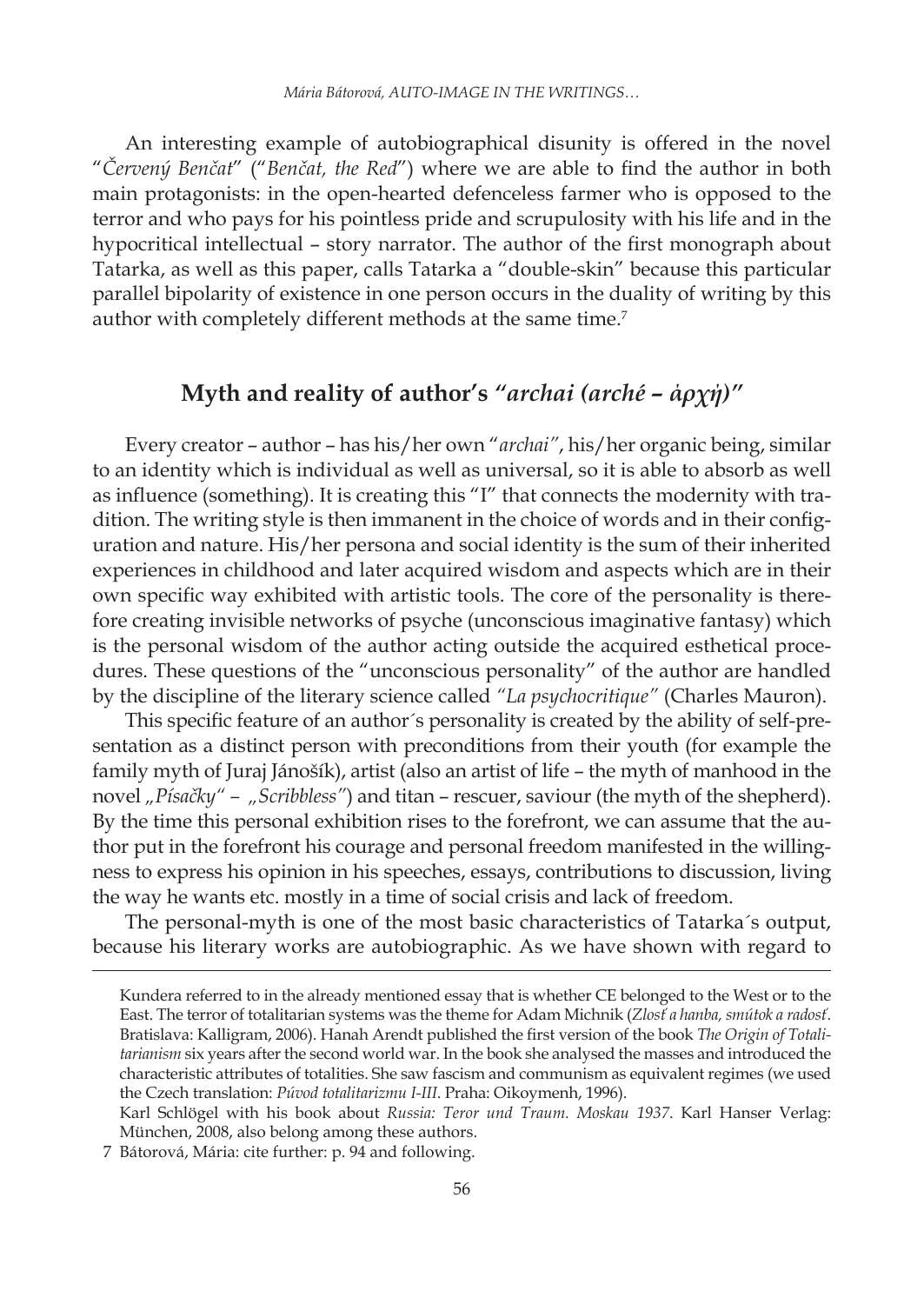the differentiation of myth and truth (his building and de-mythization) it is an especially strong self-reflexion and de-mythization event in creating the personal myth, therefore it is self-critique in the name of the truth.

We are able to learn about the personal myths of this author constructed by the positive projection of him, retrospectively, by recordings of him made by Eva Štolbová and later published in the work *"Navrávačky" – "Recordings"*.

In the essay *"Tajomstvo" – "The Secret"* <sup>8</sup> he writes:

Manín was for me a kind of grandfather who knows everything and is never wrong, like Grandfather Adamec, in a heavy, huge broad-brimmed hat, with grey hair hanging to his shoulders. Many times I asked him, because curiosity was growing in me, bubbling forth. 'Grandfather Adamec, have you ever been up there on Manín?' 'Well, my lad', Grandfather Adamec marvels from the soul. 'People don't go up there…You don't see them, but kites and falcons are nesting there. When you get married and you'll want to build a cottage, you'll pick up an axe; you've got enough down here for a wooden cottage. But up there only stubs grow.' Well, but I, but I, God knows why – perhaps because I wanted, I had to be as soon as possible an adult like father, who was lost to me in the First World War, when I wasn't even one and a half years old – before sunrise I headed up there (-) But I – that time – did get there...

The image is as if from an old folk tale: the small boy – author – is climbing alone when the sun rises on the top of a hill where only vultures reside. He is exploring the top of the hill where nobody from his neighbourhood dared to venture, not even adults. The reader can choose whether to believe it true or not. It is not important because it is more or less fiction, a "meta-communication strategy of the author" (Anton Popovič). It is a legend which the author tells to himself creating the personal myth of a man who maybe already as a child received the help from supernatural powers, just like a young biblical Goliath. However, the "second mounting" on the imaginary Manín was entangled with the situation in 1968, when after the invasion of the Warsaw Pact army, the author spoke at the manifestation in the SNP square, in front of the students who later carried him on their hands, high over their heads. Here, he demonstrates his personal freedom, therefore creating the myth because he is the titan. He can do what the others cannot. It is the freedom of his individuality which spreads into the vast area of the society and starts to act. For this act we even have proof: one of the most well-known pieces of photography of these times. The provocative power is in Tatarka´s mentality and it is typical. It is a self-conquest in the act which only a titan can achieve, even if he sacrifices himself because in the

<sup>8</sup> *V ne čase (In Bad Times)*. The book dedicated to Czech friends on Christmas 1978, edit. by Oleg and Viera Tatarka, published with illustrations of Ervín Semian, Bratislava 1998, p. 7, 8. The text for analysis as well as all markings in it (missing text, cursive and highlight) is made by the author of the analysis.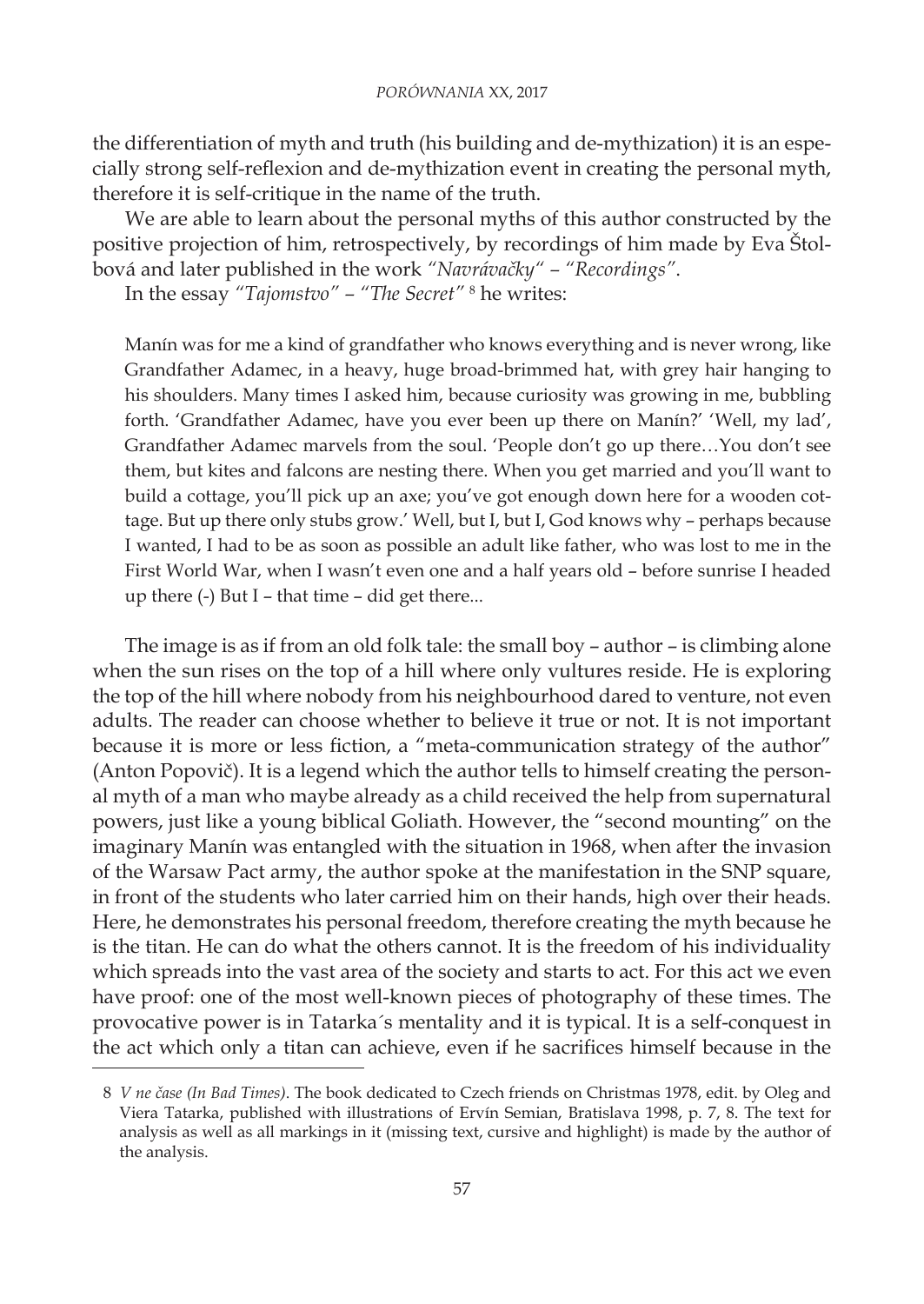*"Obec Božia" – "City of God"* – he prophesizes his own social decline, his social death. This trait is characteristic of Tatarka´s mental predisposition, however it is not the impulsivity it could be mistaken for at first glance. The whole essay *"City of God"* makes it obvious that his personality was compacted and integrated – a monolith and a manifestation of wisdom, intellectual power which not only brings the knowledge but also its analysis, diagnosis and interpretation (or point of departure). The skill "to sacrifice yourself" by standing up for the chosen idea, to speak, to act, to publish something which nobody would say publicly or even publish. This we can observe in Tatarka right from the beginning.

Here, Tatarka finds harmony with himself because before this date, we witnessed his self-critique and the dissolution of this personal myth:

The only bearable stance to this was resignation. Or the stance of a conjuring, sorcering shaman. I will place his mask on my face, and with Epiphany chalk I will draw a circle around myself, a circle of my own seclusion, I will sacrifice to divinity whatever is requested, friendship, my brain, principles, my lover. (p. 5)

The description of this procedure and the behaviour in the regime of power was described by Tatarka already in the *"Demon of Conformism"* as well as in the novel *"Benčat, the Red*".

## **Autoimage of the shepherd**

Tatarka is often portrayed in the role of a shepherd. This imaginary connotation with pastoral people living under the Carpathian arc, freedom of movement and un-attachment to a solid piece of land, "cosmopolitism and globe-trotting" as well as inferior meaning against the salutation "prince" (as Tatarka called Václav Havel) is different to its counterpart in the depiction of pre-Christian-Greek iconography. Here the shepherd was a symbol of humanity and philanthropy and later had Christian-biblical connotation: Jesus Christ often compared his mission to the role of a "good shepherd": "I am the good shepherd. I know my own and my own know me, just as the Father knows me and I know the Father; and I lay down my life for the sheep" (John 10, 11. 14 – 15)*.*

It is the identification with the personality of "a good shepherd" – God who is responsible for his people.<sup>9</sup> The political restriction of freedom, its religious "inte-

<sup>9</sup> The symbolism of the shepherd is also present in the Old Testament. The rulers of the Israeli nation are compared to shepherds. For example when David became a king, he acquired the crown directly from the herd: "Now, therefore, thus you shall say to my servant David, 'Thus says the Lord of hosts, I took you from the pasture, from following the sheep, that you should be prince[a] over my people Israel"*. (2 Samuel 7:8)*. The ruler who behaves against the interest of his subjects is warned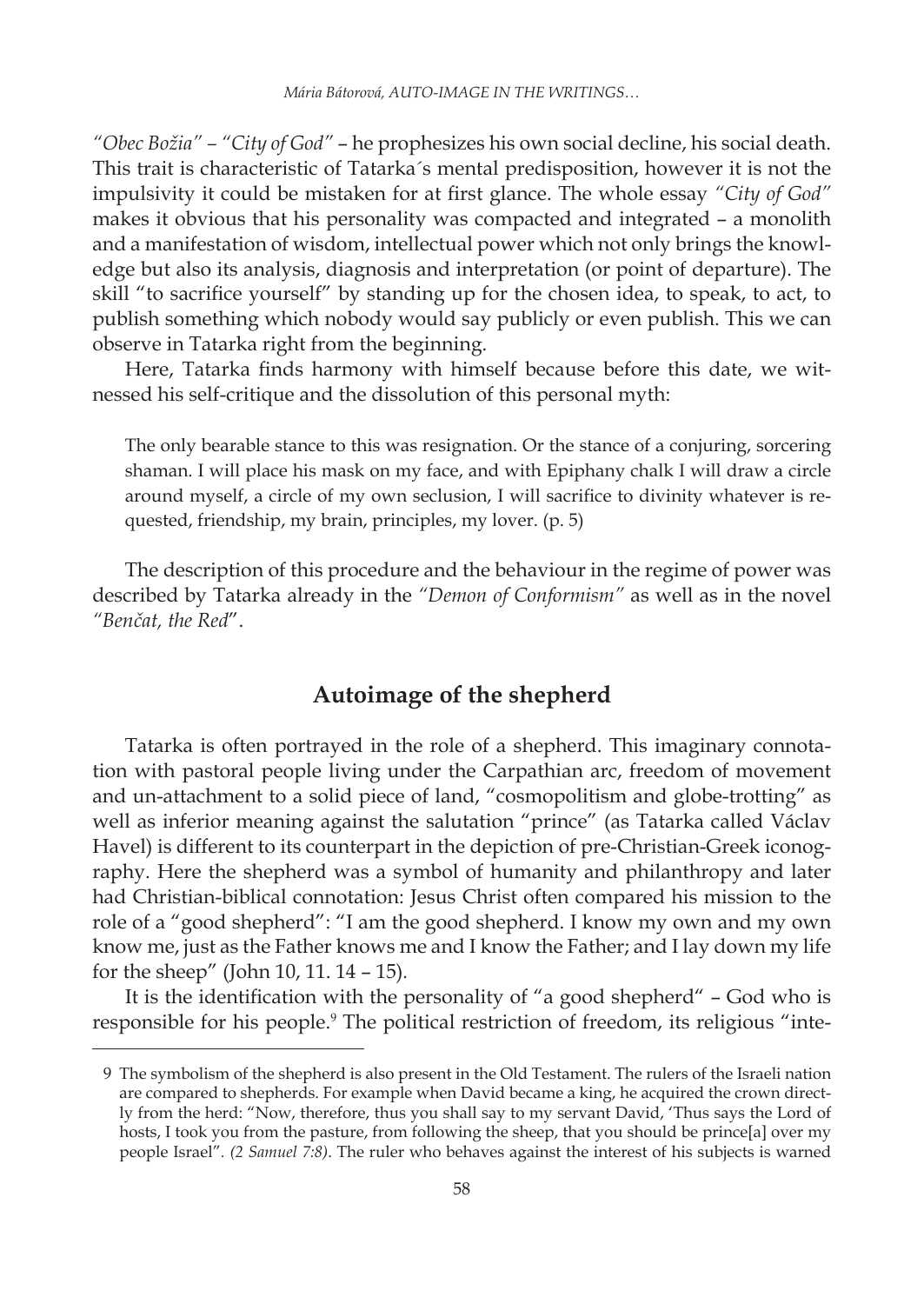riorization" as we know it from the other authors of Slovak inner emigration (such as Pavol Strauss), existential "curse of freedom" (such as Jozef Hnitka) which was eliminated by Tatarka, by personal stylization into the character of the Carpathian shepherd – into "responsible freedom" for the people.

This spiritual thread runs parallel with his political route from the writing of *"City of God"* (1969), through the attribute and function to which he ascribes the name "Carpathian shepherd" to the moment of his re-entering the church which he asked for in a document written by his own hand – that is the return of "the lost (or prodigal) son" – Dominik Tatarka, to the catholic church. Here, the identity of Tatarka once again narrows down; the citizen's principle of freedom and of personal rights for self-identification and freedom of choice is a value which in many ways overlaps with Christian universalism. The Christian concepts of immortality and eternity co-create the key repertoire of Tatarka´s contemplations about the meaning of life and the meaning of art.

The initial tragic feelings of life and uncertainty invoked by the death of his father push him into an earlier adulthood, therefore creating the desire for complexity, harmony, society and love. The harsh reality of his life journey of dissident<sup>10</sup> and chartist is however repeatedly showing him that in his romantic vision he wants more than he can get from life. He acts against the circumstances as if it was possible for them to change. His erudition as well as his intellectual potential enabled him to

by God through the words of the prophet: "Woe to my worthless shepherd, who deserts the flock! May the sword strike his arm and his right eye! Let his arm be wholly withered, his right eye utterly blinded!" *(Zechariah 11, 17)*. The image of the shepherd evokes the goodness, the love to wards and the guardianship over them.

<sup>10</sup> The concept of "dissent" was co-created according to Zdeněk Mlynář by western journalists and people engaged in the opposition who were not able to define themselves more precisely than as "those who think differently". To be in dissent meant that you will express your opinions publicly, "to not live in a lie" (Alexandr Solženicyn), to live "a life in truth" (Václav Havel), "to defend your own reality" (Milan Šimečka). In Czechoslovakia, the question of dissent is related to the natural way of the world which was formulated against the conformism of "real socialism" (Miroslav Kusý).The natural world and its interpretation is considered to be an explicit component of Tatarka´s contemplations, for example in the work *"Recordings"* – *Navrávačky.* INDEX Společnost pro českou a slovenskou literature v zahraničí: Köln, 1988. See also: Mlynář, Zdeněk.: "Disidentství" na politické mapě dneška. In: *Svědectví, 15, 1980, č. 60*, s. 660.; Bělohradský, Václav: *Přirozený svět jako politický problém. Eseje o člověku pozdní doby*. Československý spisovatel: Praha 1991, p. 83; Patočka, Jan: Přirozený svět jako filozofický problém. Československý spisovatel: Praha 1992, s. 9; Kusý, Miroslav: Veľký brat a Veľká sestra. In: Kusý, M., Šimečka, M.: *Veľký brat a Veľká sestra. O strate skutočnosti v ideológii reálneho socializmu*. Bratislava: Nadácia Milana Šimečku, 2000, p. 95; See also the study: Kmeť, Norbert: Disent. In: *Slovensko a režim normalizácie*. (Ed.: N. Kmeť and J. Marušiak), Ústav politických vied SAV, published by Michala Vaška: Prešov (without the year of publication). Based on political events in Slovak literary history of the 20th century the author of this study differentiates two groups of dissent – "those who think differently" 1.) dissident of the 50s (Pavol Strauss, Jozef Hnitka, Ján Smrek, authors of the so called catholic modernism, the whole catholic underground movement); 2.) authors after the year 1968 in the time of political consolidation to which D. Tatarka also belongs.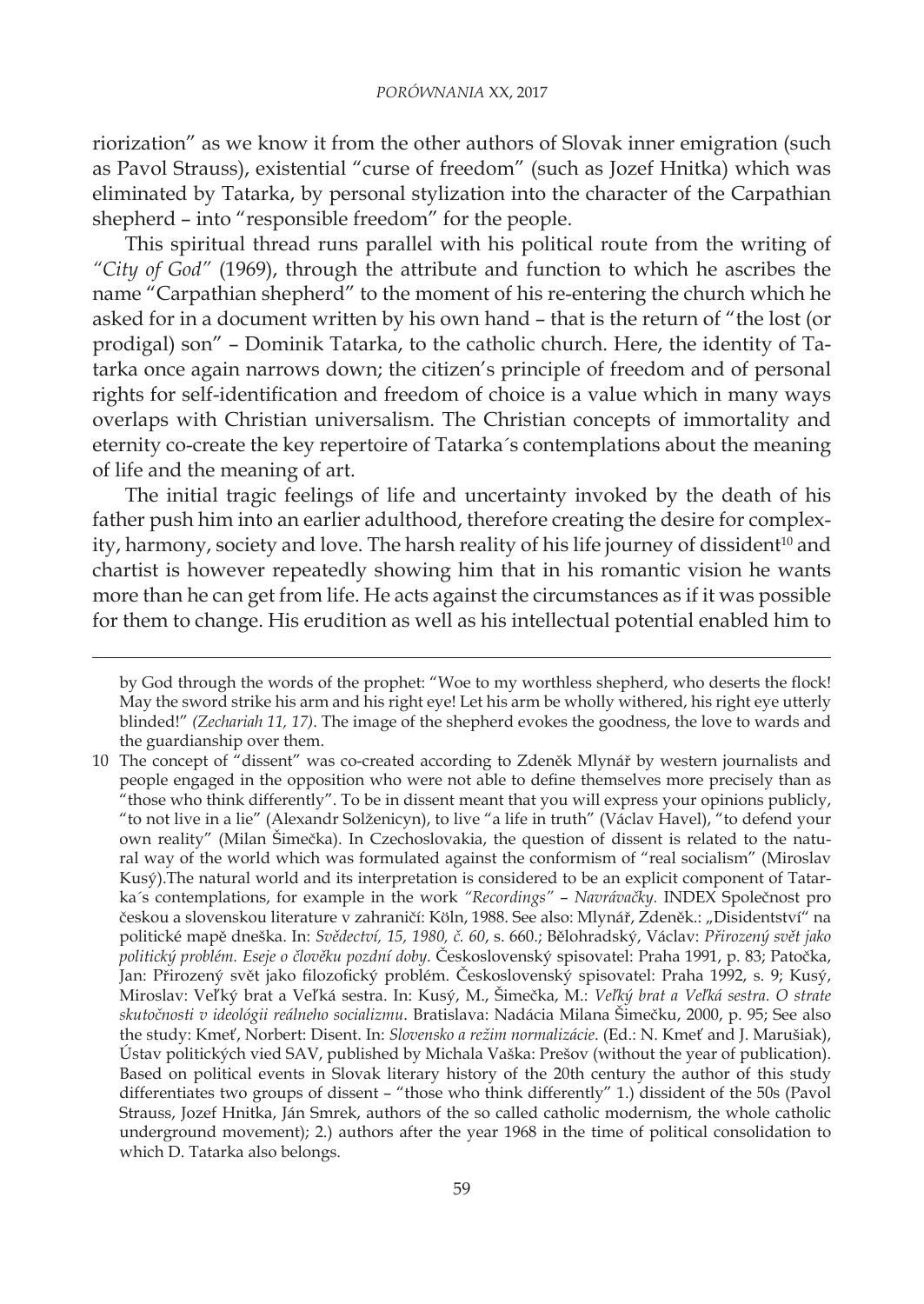have the vision of a better future. Tatarka, by his actions and exemplary behaviour, held the continuity of Slovak intellectuals who were not able to maintain their dignity in life and were still depriving themselves of the right to live as free citizens.<sup>11</sup>

Tatarka has moved along a path from his old self to the people as well as to his personal self. Everything that is said about him here and his writing, provides a picture of his relatively complex life, so in balancing on the proverbial Zarathustra´s rope in the range of years 1945–1968, he once fell into the abyss. This and other lesser mistakes are still remembered, even after his death, by his remaining living contemporaries and mainly those who were not brave enough to sacrifice themselves publicly – for ideas and for the truth. However, Tatarka did not rise like a phoenix from the ashes right away. Slowly, continuously, but surely – yes, even painfully – he climbed from the bottom in search of his own essence, his dream, himself, or at least the fixed idea of himself. The self-identification in the 70s signified that Tatarka became for a long time the "emendation" for the people in Slovakia in the years of normalization. He was heading towards his "godly sacrifice". He experienced a social death. Through this self-destructive gesture he became a legend and a paragon.

This individual ethical act became a symbol for two events at the same time: this act – the sacrifice has its own meaning as an example of a revolt and resistance against the violence. As Ján Palach is for the Czech people the eternal monument of burnt offering, Dominik Tatarka became the imaginary torch of freedom in his last nineteen years of life.

With the emphasis on individuality and uniqueness of production, Dominik Tatarka is a typical author of modernism. With his seriousness, contemplation without humour, seeking the foundation of things, worthy solutions and points of departure, often tragic and in the vicinity of death, his presence in the culture and literature in Slovakia was, in spite of all his mistakes, unavoidable in human life setting the borders of what is right and providing almost a mythical dimension of artistic-human destiny $12$ .

Tatarka´s writings were contingent on the education of the author characterized by self-reflection and spontaneity. His literary work belongs to the top of Slovak literary modernism. However, because of the typological similarity to Czech modernism (Pavel Kohout), Polish modernism (Czesław Miłosz) and even a genetic relationship to French modernism (Albert Camus), Slovak literal modernism can be seen in a different light, therefore un-ideologizing the picture of Slovak literature as  $rural<sup>13</sup>$ .

<sup>11</sup> Bátorová, Mária: Slovak literature and culture from the postcolonial" perspective. *Primerjalna književnost, letnik 37/3,* Ljubljana, December 2014, p. 71 – 85.

<sup>12</sup> See more broadly: Bátorová, Mária: Z hľadiska mýtu dualitný typ spisovateľa. (*Dominik Tatarka: stavanie a deštrukcia mýtov*). Slavica Litteraria, *in print.*

<sup>13</sup> Dyserinck, H.: Zum Problem der "images" und "mirages" und ihrer Untersuchung im Rahmen der Vergleichenden Literaturwissenschaft. *Arcadia,Nr. 1, 1966*, p. 107—120.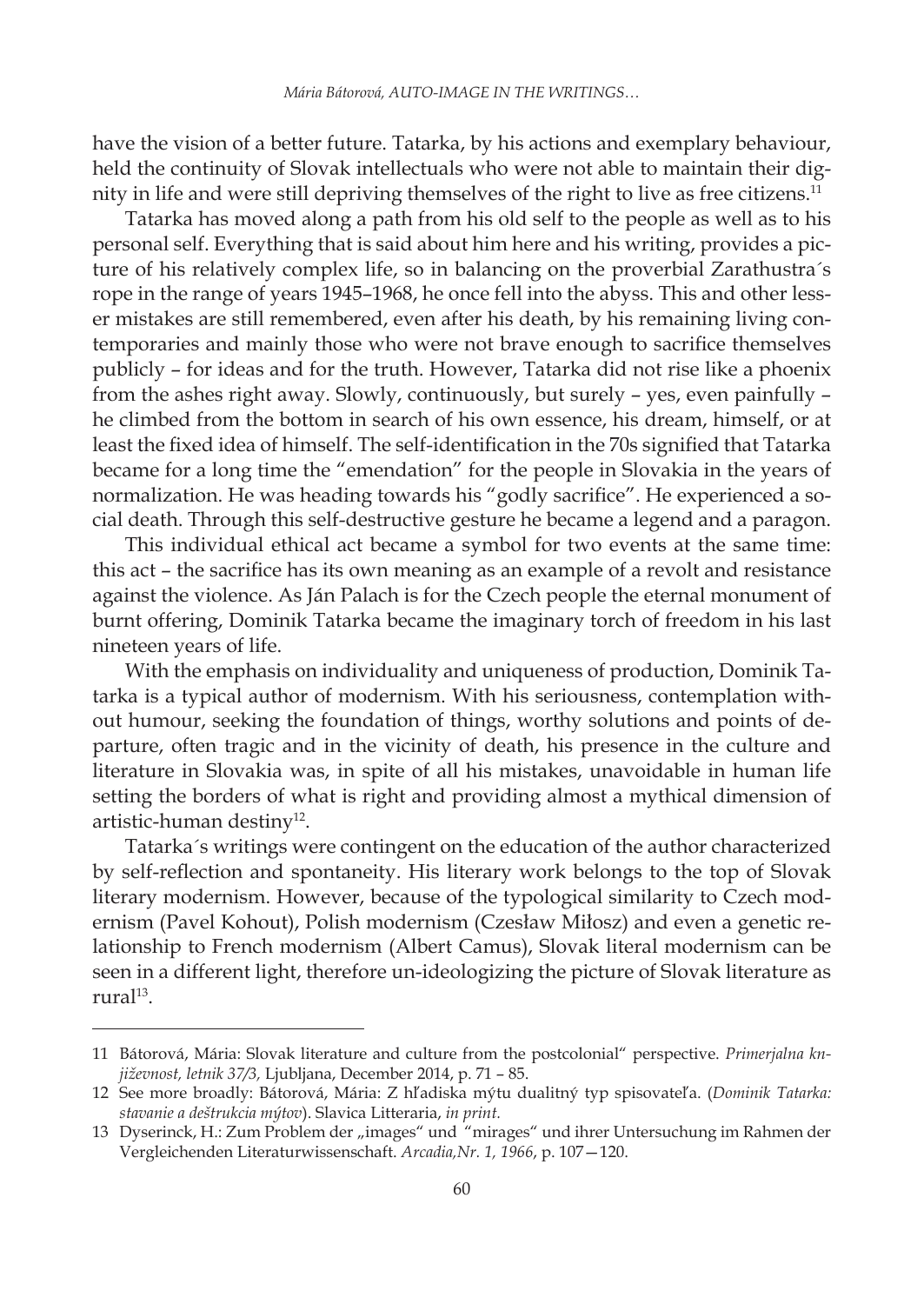#### *PORÓWNANIA* XX, 2017

#### BIBLIOGRAPHY

Arendt Hanah: *Púvod totalitarizmu I-III*. Praha: Oikoymenh, 1996.

Bátorová, Mária*: J. C. Hronský a moderna. Mýtus a mytológia v literatúre*. Bratislava: Veda, 2000, p. 77 – 85

Bátorová, Mária: *Dominik Tatarka slovenský Don Quijote*. Bratislava: Veda, 2012

- Bátorová, Mária: Slovak literature and culture from the "postcolonial" perspective. *Primerjalna književnost, letnik 37/3,* Ljubljana, December 2014, p. 71 – 85
- Bátorová, Mária: Z hľadiska mýtu dualitný typ spisovateľa. (*Dominik Tatarka: stavanie a deštrukcia mýtov*). Slavica Litteraria, *in print*
- Beller, Manfred Leerssen, Joep, eds.: *Imagology. The cultural construction and literary representation of national characters. A critical survey.* Amsterdam – New York: Rodopi 2007
- Bělohradský, Václav: *Přirozený svět jako politický problém. Eseje o člověku pozdní doby*. Praha: Československý spisovatel 1991

Busek, Erhard, Brix, Emil: *Projekt Mitteleuropa.* Wien: Ueberreuter, 1986

Czeslaw, Milosz: *La prise du Pouvoir.* Gallimard, 1954

Czeslaw, Milosz: *The Captive Mind*. Knopf, 1953

- Dyserinck, H.: Zum Problem der "images" und "mirages" und ihrer Untersuchung im Rahmen der Vergleichenden Literaturwissenschaft. *Arcadia,Nr. 1, 1966*, p. 107—120
- Kmeť, Norbert: Disent. In: *Slovensko a režim normalizácie*. (Ed.: N. Kmeť and J. Marušiak), Ústav politických vied SAV, published by Michala Vaška: Prešov (without the year of publication)

Kohout, Pavel: *Zářijové noci*. Praha: 1954

- Kusý, Miroslav: Veľký brat a Veľká sestra. In: Kusý, M., Šimečka, M.: *Veľký brat a Veľká sestra. O strate skutočnosti v ideológii reálneho socializmu*. Bratislava: Nadácia Milana Šimečku, 2000
- Kundera, Milan: The tragedy of central Europe. *The New York Review of Books*. (26.4.1984)

Michnik, Adam: *Zlosť a hanba, smútok a radosť*. Bratislava: Kalligram, 2006

- Mlynář, Zdeněk.: "Disidentství" na politické mapě dneška. In: *Svědectví, 15, 1980, č. 60*, p. 660.
- Motlagh, Bahman, Namvar. *Les stéréotypes à travers le prisme de l'imagologie*. Recherches en Langue et

Littérature Françaises Revue de la Faculté des Lettres, 5, 7, 2011, 61–81.

Naumann, Friedrich: *Mitteleuropa*.Berlin: Georg Reimer, 1915

Patočka, Jan: *Přirozený svět jako filozofický problém*. Československý spisovatel: Praha 1992

Hugo Dyserinck points out the importance of comparative imagologie which attempts to grasp mainly the forms of manifestation of images, their origin and acting. It wants to contribute to the enlightening of the role of these literary images when single cultures are confronted to un-ideologize. It is the dissolution of stereotypical images which individual cultures mutually create about themselves.

Besides H.Dyserinck who together with his students U. Syndram, M. Fischer and others founded the so called Aachen comparativist programme - the concept "Laboratorium Europa", the image of the "other" was also studied in the following decades by, for instance, D.H. Pageaux (1980s), M. Beller and J. Leerssen. These are key current imagologists summarizing texts with national character and defining related terms. The current article about the work and personality of Dominik Tatarka is the first study of its kind applying the imagological perspective and studying his diversified auto-image.